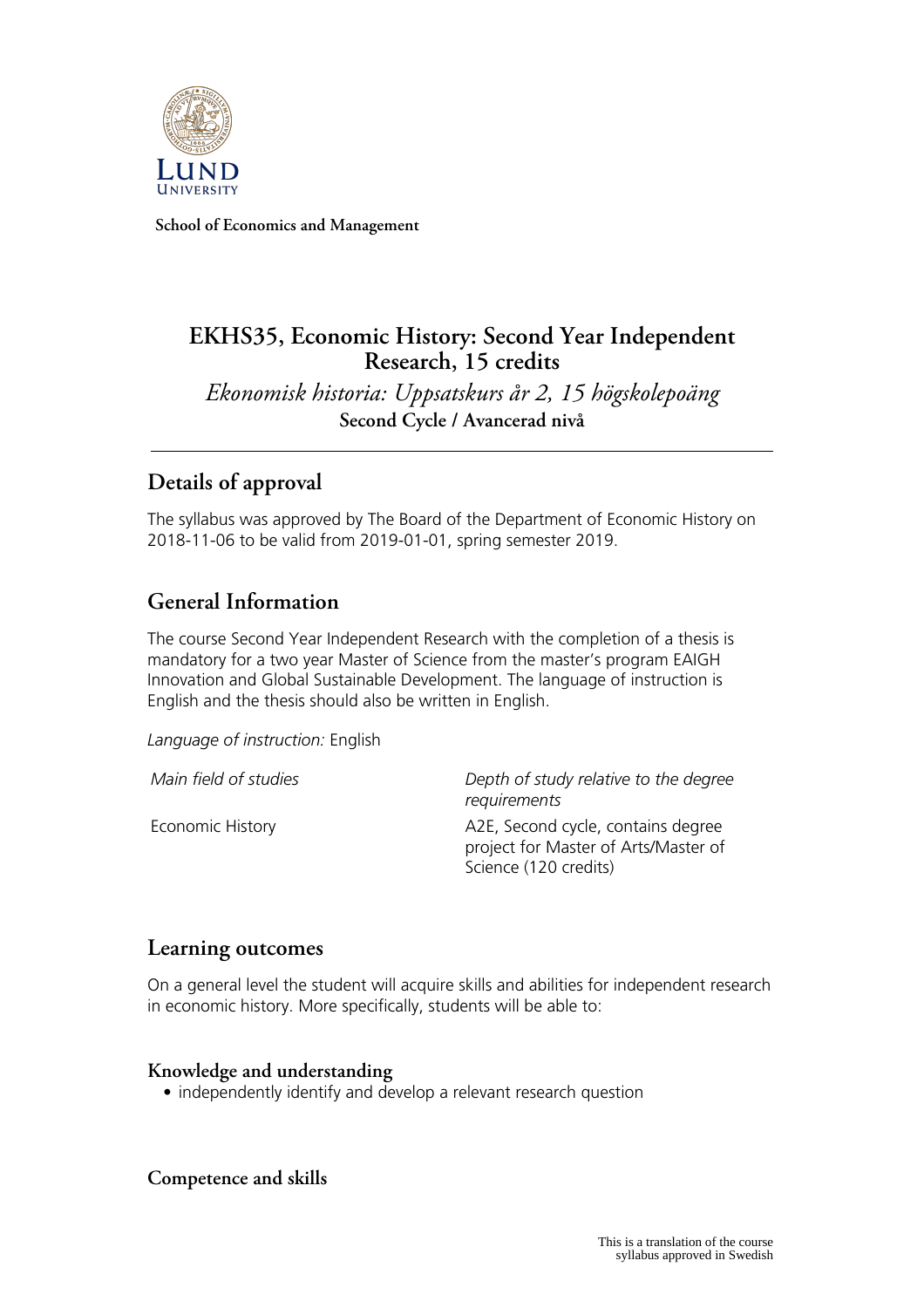- choose and strictly apply scientific methods for the research issues
- present a written report, in accordance with scientific standards, describing their research
- discuss and assess, on the basis of scientific standards, research reports

#### **Judgement and approach**

- transform theoretical models into testable empirical models and conduct the appropriate empirical research
- analyse and interpret the findings of advanced theoretical and empirical applications
- assess the relevance and implications of their findings for research and for policy purposes

#### **Course content**

The second year Master's thesis presupposes and builds upon the first year Independent Research and its completion of a first year Master's thesis. The student has to define a research issue, carry out research and write the thesis independently, although with support from a supervisor. At an early stage a supervisor will be allotted to the student on the basis of her/his area of interest. It is the task of the supervisor to support the development from idea to plan, and thereafter to stimulate and criticize the student's work.

In general, a second year thesis (15 ECTS) consists of 12,000-17,000 words, plus a list of references and relevant appendices. The general structure of the content should be: (1) Introduction of the issue with a discussion of the literature in the field, (2) methods and data, (3) narrative, (4) results, and (5) conclusion. Of course the general structure has to be adapted and refined according to each thesis.

Besides the completion of her/his own thesis, the student is also expected to act as a discussant on another student's thesis at the final seminar.

### **Course design**

Teaching takes place primarily through individual supervision and discussions in the student group at seminars, at different phases of the project. Throughout the writing process the student can consult her/his supervisor for advice, feedback and criticism.

#### **Assessment**

The examiner and not the supervisor is responsible for the grading of the thesis. If a thesis does not pass the first examination, the examiner and the supervisor will specify the required improvements that have to be made and the student will be given the opportunity to hand in a revised version for assessment.

The University views plagiarism very seriously, and will take disciplinary actions against students for any kind of attempted malpractice in examinations and assessments. The penalty that may be imposed for this, and other unfair practice in examinations or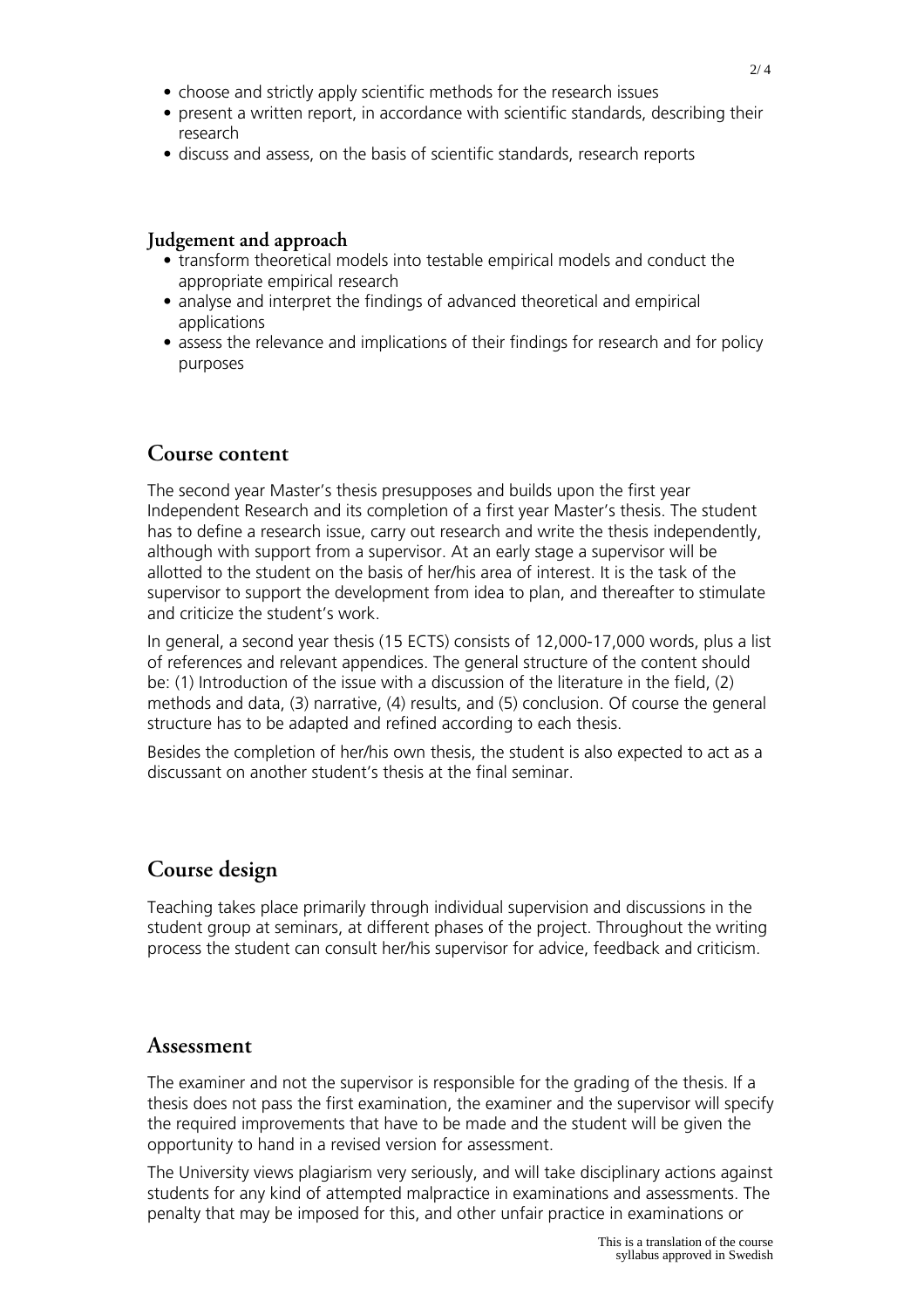assessments, includes suspension from the University.

The examiner, in consultation with Disability Support Services, may deviate from the regular form of examination in order to provide a permanently disabled student with a form of examination equivalent to that of a student without a disability.

*Subcourses that are part of this course can be found in an appendix at the end of this document.*

### **Grades**

Marking scale: Fail, E, D, C, B, A.

At the School of Economics and Management grades are awarded in accordance with a criterion-based grading scale UA:

- A: Excellent
- B: Very good
- C: Good
- D: Satisfactory
- E: Sufficient
- U: Fail

#### **Grade** (Definition). Characteristic

A (Excellent). A distinguished result that is excellent with regard to theoretical depth, practical relevance, analytical ability and independent thought.

B (Very good). A very good result with regard to theoretical depth, practical relevance, analytical ability and independent thought.

C (Good). The result is of a good standard with regard to theoretical depth, practical relevance, analytical ability and independent thought and lives up to expectations.

D (Satisfactory). The result is of a satisfactory standard with regard to theoretical depth, practical relevance, analytical ability and independent thought.

E (Sufficient). The result satisfies the minimum requirements with regard to theoretical depth, practical relevance, analytical ability and independent thought, but not more.

F (Fail). The result does not meet the minimum requirements with regard to theoretical depth, practical relevance, analytical ability and independent thought.

To pass the course, the students must have been awarded the grade of E or higher.

If the student does not submit the thesis on time, this will negatively affect the grade, except if the student can demonstrate special circumstances for the delay, in which case the assignment will be assessed according to regular procedure.

### **Entry requirements**

Students accepted for the master's program EAIGH Innovation and Global Sustainable Development and who have completed a first year master thesis in Innovation and Global Sustainable Development (EAIGH) qualify for this course.

## **Further information**

This course was previously labelled EKHR02, EKHR52, EKHM52 and EKHS32 cannot be included in the same degree as any of these courses.